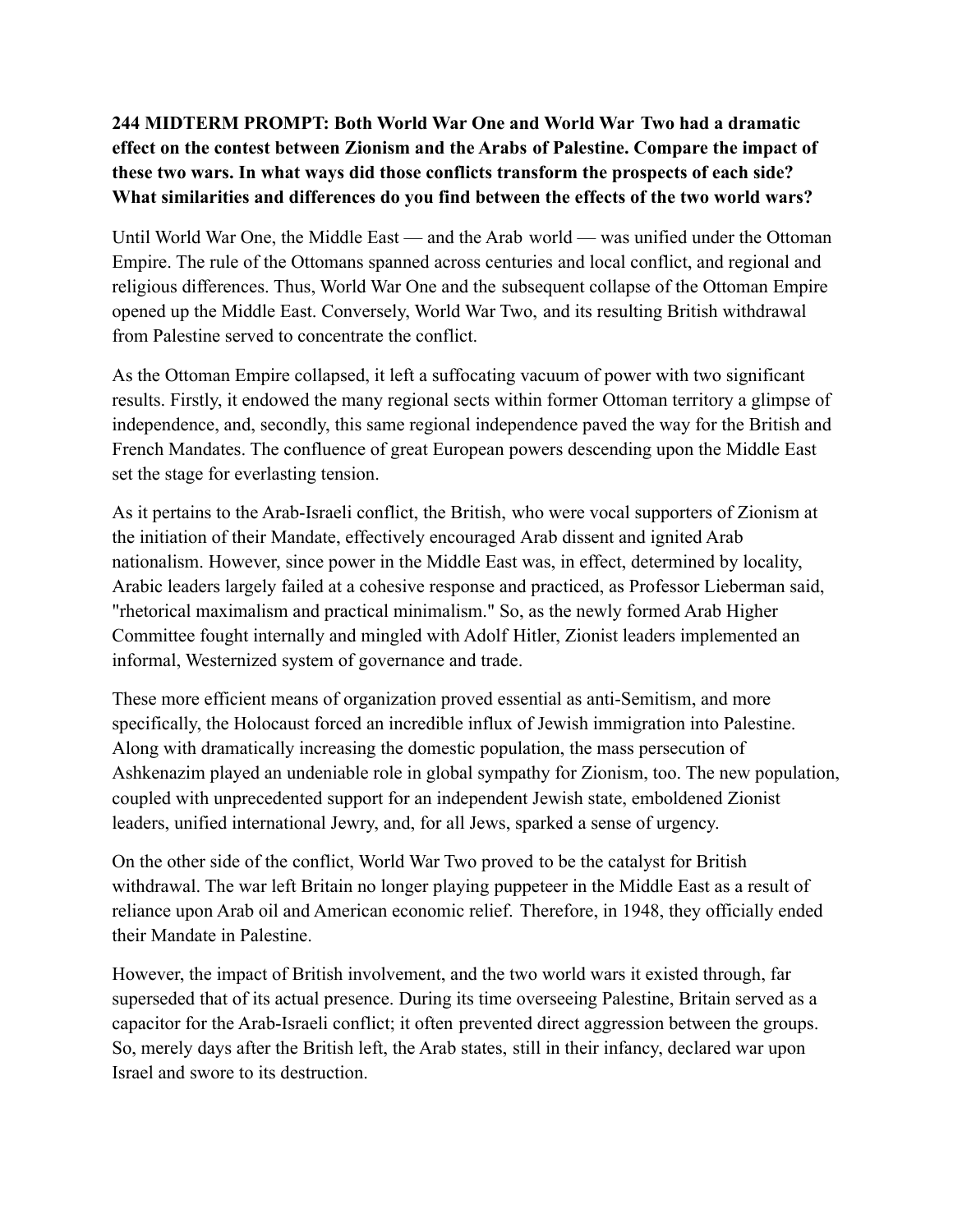All told the Zionist movement, of course, suffered greatly with the rise of Nazism and the murder of 6 million Jews. However, in a broader sense, both World War One and World War Two benefited the Israeli people. As trench warfare ravaged European landscapes, the British oversight of Palestine shielded Zionist settlers from direct conflict with a majority Arab population and provided them with Westernized institutions. And although World War Two saw the removal of a British buffer and the Holocaust, the Zionist cause saw a spike in Jewish immigration and global sympathy for a Jewish state.

## **244 FINAL PROMPT: The first intifada brought the peace process to life. The second intifada killed that same process." Is this an accurate analysis? If so, why should the two events have had such disparate results? If this statement is not accurate, what is wrong with it?**

In the time between the Independence War of 1948, the Six-Day War of 1967, the Oslo Accords of 1993, and its eventual collapse, the identities of both Palestinians and Israelis matured. But throughout this timeline, the first and second intifadas played a unique role, too. The drudging instances of public discontent had a pronounced impact not just in the development of each nation independently, but also in the relationship between the two. So, an analysis where the first intifada gave energy to a peace process and the second intifada pulled the plug is accurate, but not wholly considerate of the many other factors which came into play.

Beginning in the late 1980s, the first intifada was sparked by a car crash, but quickly became an outlet of frustration far greater than that of road rage. This outpouring of emotion from Palestinians alongside the IDF's often lethal response did two things, in specific, to foster the prospect of peace. First, as the intifada dragged on until the early 1990s, it placed the Palestinian struggle on center stage, internationally. In doing so, it also publicly demonstrated that the IDF was not so much the force it had been immediately after the Six-Day War. In other words, the first intifada slowed Israeli momentum while accelerating Palestinian sympathy; it brought the two sides closer together. The second, and more emotional, way in which the violence led to peace was how it released the raw frustration of both Palestinians and Israelis. Through rock-throwing and Molotov cocktails, the Palestinians conveyed their pain, their frustration, to the Israelis, who, in return, recognized that such a relationship was simply unsustainable.

However, in spite of the first intifada being an easily identified marker of a step towards the Oslo Accords, it is not the only one. There were two other factors — one national and the other, international — which complete the picture of peace. Within both states, the more cooperative, peace-seeking party held power; in Israel, Labor took the helm, and, in the West Bank, the PLO maintained control. If having these respective groups in power was the gun, the fall of the Soviet Union was the silver bullet. Prior to its collapse, Soviet Russia exercised its influence through supporting Arab states, including the Palestinian Authority. Once it dissolved, however, its